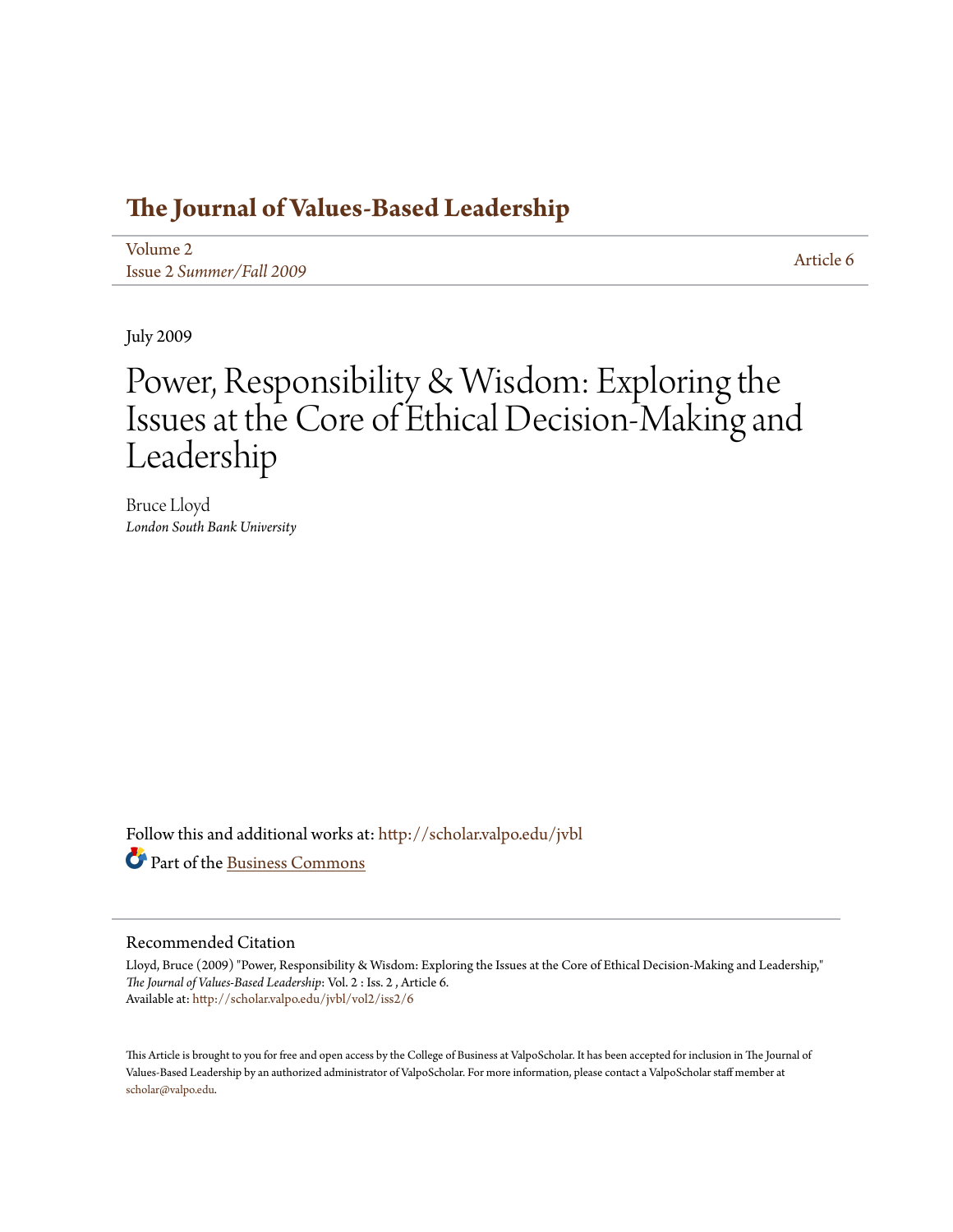

*We are trying to improve things. We are trying to make progress. Of course, the concepts behind the words: "improve," "better," and "progress" are powerfully values-driven. Organisations and individuals don't have a problem with change, only with how we perceive progress.* 

*Our success in this area is critically dependent on the quality of our dialogue… .*

## Power, Responsibility & Wisdom:

## Exploring the Issues at the Core of Ethical Decision-Making and Leadership

\_\_\_\_\_\_\_\_\_\_\_\_\_\_\_\_\_\_\_\_\_\_\_\_\_\_\_\_\_\_\_\_\_\_\_\_\_\_\_\_\_\_\_\_\_\_\_\_\_\_\_\_\_\_\_\_\_\_\_\_\_\_\_\_\_\_\_\_\_\_\_\_\_\_\_\_\_\_\_\_\_\_\_\_\_\_

**DR. BRUCE LLOYD, EMERITUS PROFESSOR OF STRATEGIC MANAGEMENT, LONDON SOUTH BANK UNIVERSITY, LONDON, UK** 

#### **Introduction**

The objective is simple: "Better decision-making." The only issue is that there are so many different views over what we mean by "better." At the core of all decision-making is the need to balance *Power* with *Responsibility*, as the vehicle for resolving the "better" question. This article explores why that is so difficult? It also argues that exploring the concept of *Wisdom* can provide invaluable insights into how to achieve the most effective balance between Power and Responsibility, which is central to what our values mean in practice, as well as how we incorporate ethics into our decision-making.

Wise decision-making also, inevitably, involves moral/ethical choices and this occurs every time we make a decision. Hence, it is not surprising that we find that the comments we might define as Wisdom are essentially comments about the relationship between people, or their relationship with society, and the universe as a whole. These statements are generally globally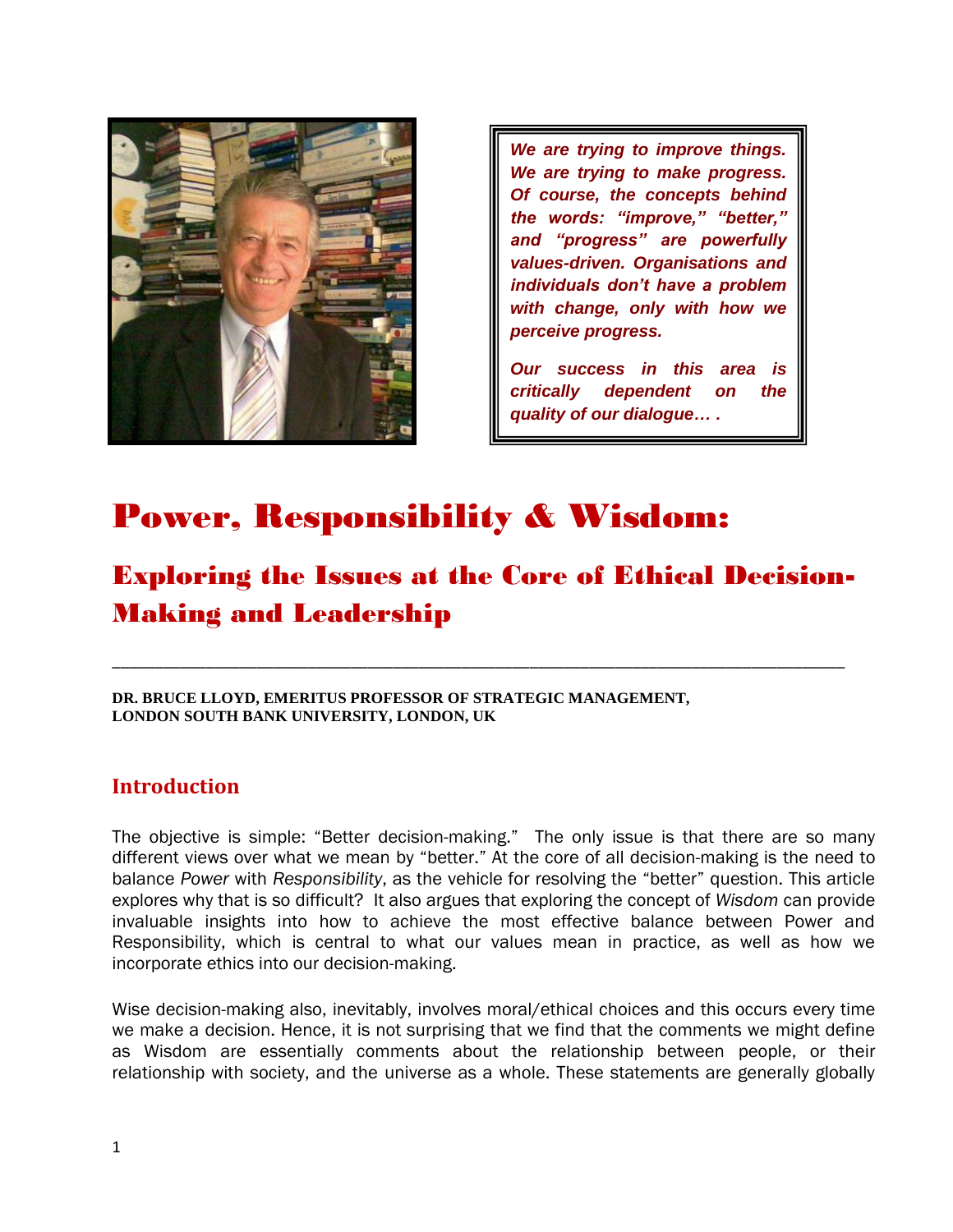recognised as relatively timeless and they are insights that help us provide meaning to the world about us. Yet how often it seems to be almost totally ignored in *Futurist*, *Strategy*, *Knowledge Management*, and even *Ethics*-based, literature. We also appear to spend more and more time focused on learning knowledge, or facts, that have a relatively short shelf life, and less and less time on knowledge that overlaps with *Wisdom*, that has a long shelf life. Why is that? What can we do about it?

#### **Power and Responsibility**

Western sociological and management/leadership literature is full of references to *Power*. How to get it? How to keep it? And how to prevent it from being taken away? In parallel, but rarely in the same studies, there is also an enormous amount of literature on the concept of *Responsibility*.

While *Power* is the ability to make things happen, *Responsibility* is driven by attempting to answer the question: ―In whose interest is the *Power* being used?‖ Yet the two concepts of *Power* and *Responsibility* are simply different sides of the same coin; they are the Ying and Yang of our behaviour; they are how we balance our relations with ourselves with the interests of others, which is at the core of what we mean by our values. *Power* makes things happen, but it is the exercise of an appropriate balance between *Power* and *Responsibility* that helps ensure as many "good" things happen as possible.

This critical relationship between *Power* and *Responsibility* is reinforced by examining how these two concepts interact in practice, through a variety of different management dimensions.

First, it is useful to visualise a two-by-two (Boston) box (see Diagram 1 below), with *Power* (+&-) along the horizontal axis, and *Responsibility* (+&-) along the vertical. In one square, where there is a strong *Power*-driven (+) culture, combined with little sense of *Responsibility* (-), there is a high probability of megalomaniac or dictatorial behaviour. While another square would combine a high degree of *Responsibility* (+), with little *Power* (-), which is a classic recipe for stress. In fact, this is a major cause of relatively unaddressed individual, organizational and societal stress, reinforced by many empowerment programmes that are more concerned with giving individuals more *Responsibility* than giving them more real authority (i.e., *Power*). A further square has low levels of both *Power* (-) and *Responsibility* (-) producing the net result of "drop-outs," whether individual, organisational, or societal. This category is often viewed as an attractive option when individuals consider it relative to the alternative to the stress, which is all too often associated with situations where the feeling of impotence is associated with the feeling of *Responsibility*. The ideal is to work towards the final square where there is an appropriate balance between *Power* and *Responsibility* (+/+). Although this compartmentalisation is an inevitable simplification, it does show how the underlying pattern of *Power* <> *Responsibility* relationships influence individual behaviour, which is particularly critical in areas related to ethical decisionmaking.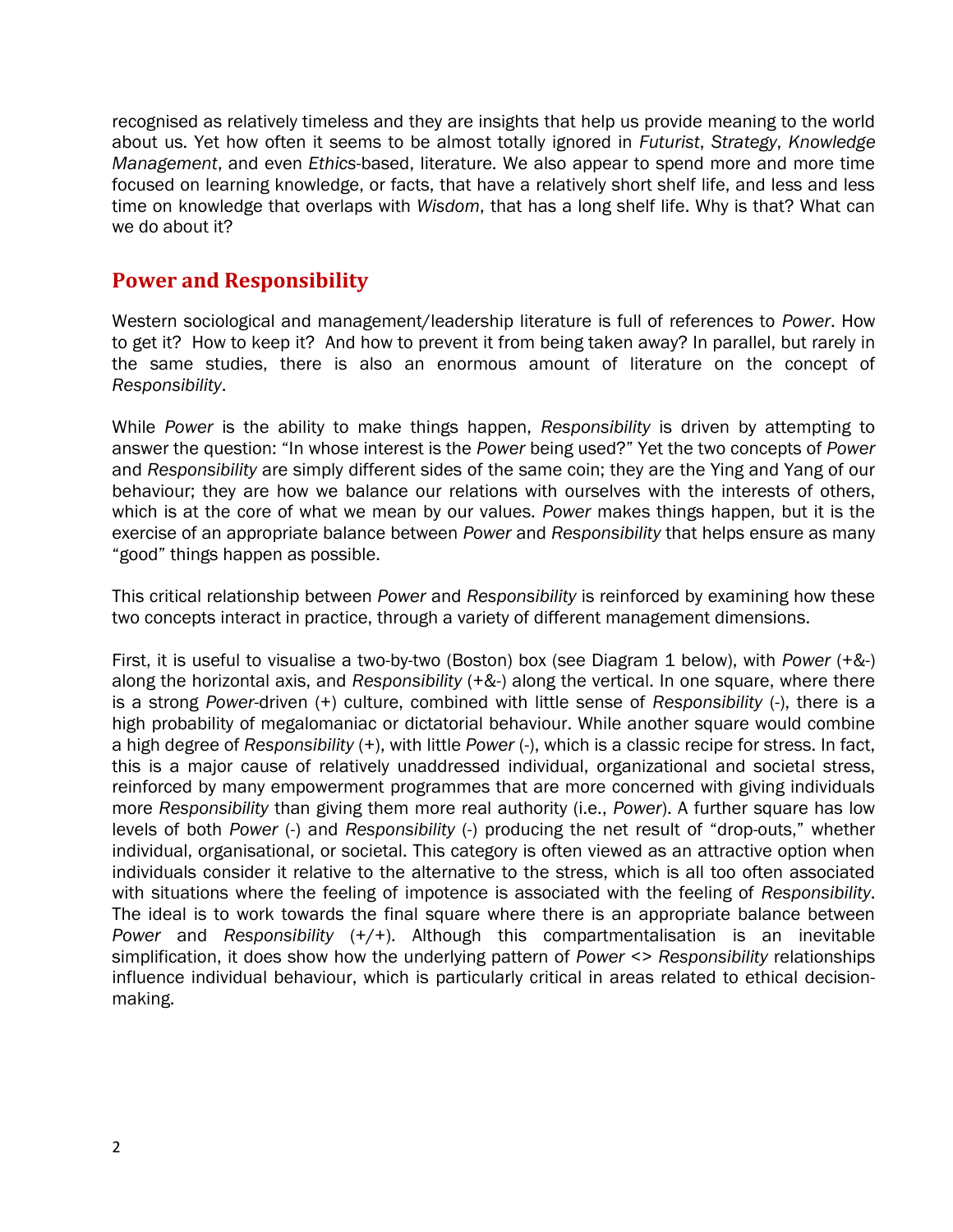#### Diagram 1: Power – Responsibility Relationships



This basic relationship between *Power* and *Responsibility* is confirmed from experience in several other organisation/societal dimensions:

1. Organisational culture can be considered as either one that encourages the sharing of information, as opposed to a "Knowledge is Power" culture. (Although I consider it is more appropriate to use the word *Information*, rather than *Knowledge*, for reasons that are discussed in more detail later.) Almost all management techniques (*Total Quality Management, Learning Organisations,* and *Knowledge Management*, to name but three) are based on the assumption of a sharing knowledge culture and these techniques are unlikely to be effective within a "knowledge is power" culture. Teams, and virtually all other management techniques, flourish best under a *Responsibility*-driven culture. In addition, as we move further into a knowledge economy, the effective sharing of information/knowledge will become even more critical for all our decision-making whether as individuals, within organisations, or for society as a whole.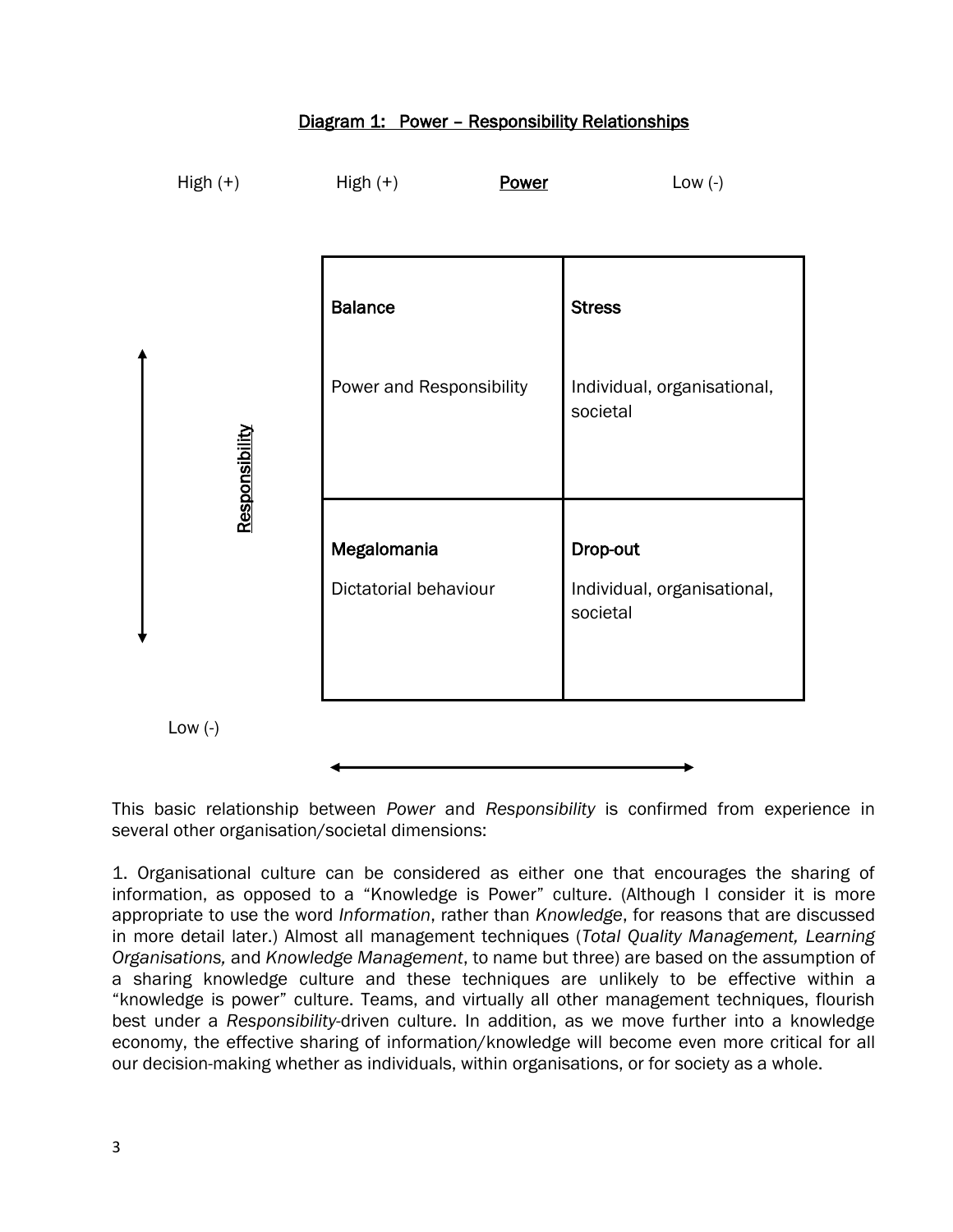2. It is often argued that people oppose change, when the underlying problem is, in fact, that there is a difference of opinion on how to define progress  $-$  or what we mean by "better." In a culture where those affected by change are either in control, or they trust those driving the change, there is usually general agreement on how progress is defined, and there is little opposition to any change initiatives. The greater the trust levels, the easier it will be to undertake change, simply because there is general agreement that the change will be equated with progress. Despite all the talk of the need for change in many situations, what is really required is the need for greater emphasis on the concept of progress. Unfortunately, it is very rarely the case that all change can be equated with progress. This difference between change and progress is at the heart of most organisational difficulties in this area, partly because the vast majority of change is still top-down driven, and this is, unfortunately, combined with the widespread existence of a *Power*-driven culture, which has fostered a breakdown in trust in far too many situations.

3. Another important dimension of the *Power-Responsibility* relationship arises in many organisations where they experience the damaging effects of bullying, corruption, as well as sexism and racism. These problem behaviours are, essentially, in the vast majority of cases, essentially little more than the "Abuse of Power." If individuals took a more *Responsible*-driven (i.e., "others focused") approach to their personal relationships, there would be an enormous reduction in these harmful anti-social behaviours.

4. The issues considered above are also reflected in the language we use to discuss them. Phrases, such as "Corridors of Power," "Power Struggles," even "Lusting after Power," are widely used, but would not attitudes and behaviours be different if the language used was more focused on using phrases such as "Corridors of Responsibility?" Why do we never hear about ―Responsibility Struggles?‖ There are very few, if any, examples of people being accused of ―Lusting after Responsibility.‖ Why not? If *Power* and *Responsibility* are two sides of the same coin, shouldn't the words *Power* and *Responsibility* be virtually interchangeable?

The greater the level of a *Responsibility*-driven, decision-making culture, the more effective and sustainable will be the consequences of that process; and the less regulation will be required to manage the inter-relationship between the various stakeholders. In contrast, more and more regulations will be needed in an attempt to regulate *Power*-driven cultures, where those regulations are designed, in theory, as an attempt to make the decision-making processes more accountable, and so encourage more responsible behaviour. If we all behaved more responsibly in our relationship with each other, there would be much less pressure for more and more regulation and legislation.

#### **Rights and Responsibilities**

In addition, it can be argued that it was a pity that there has been such an emphasis on "Rights" during the twentieth century — the U.N. Universal Declaration of Human Rights, the European Declaration of Human Rights, etc. — rather than emphasising a combination of "Rights with Responsibilities." In almost all current ethical debates (as well as legal and other regulatory structures), the ultimate objective is to try to achieve the appropriate balance of *Rights* and *Responsibilities*. If individuals behaved more responsibly and ethically towards each other, it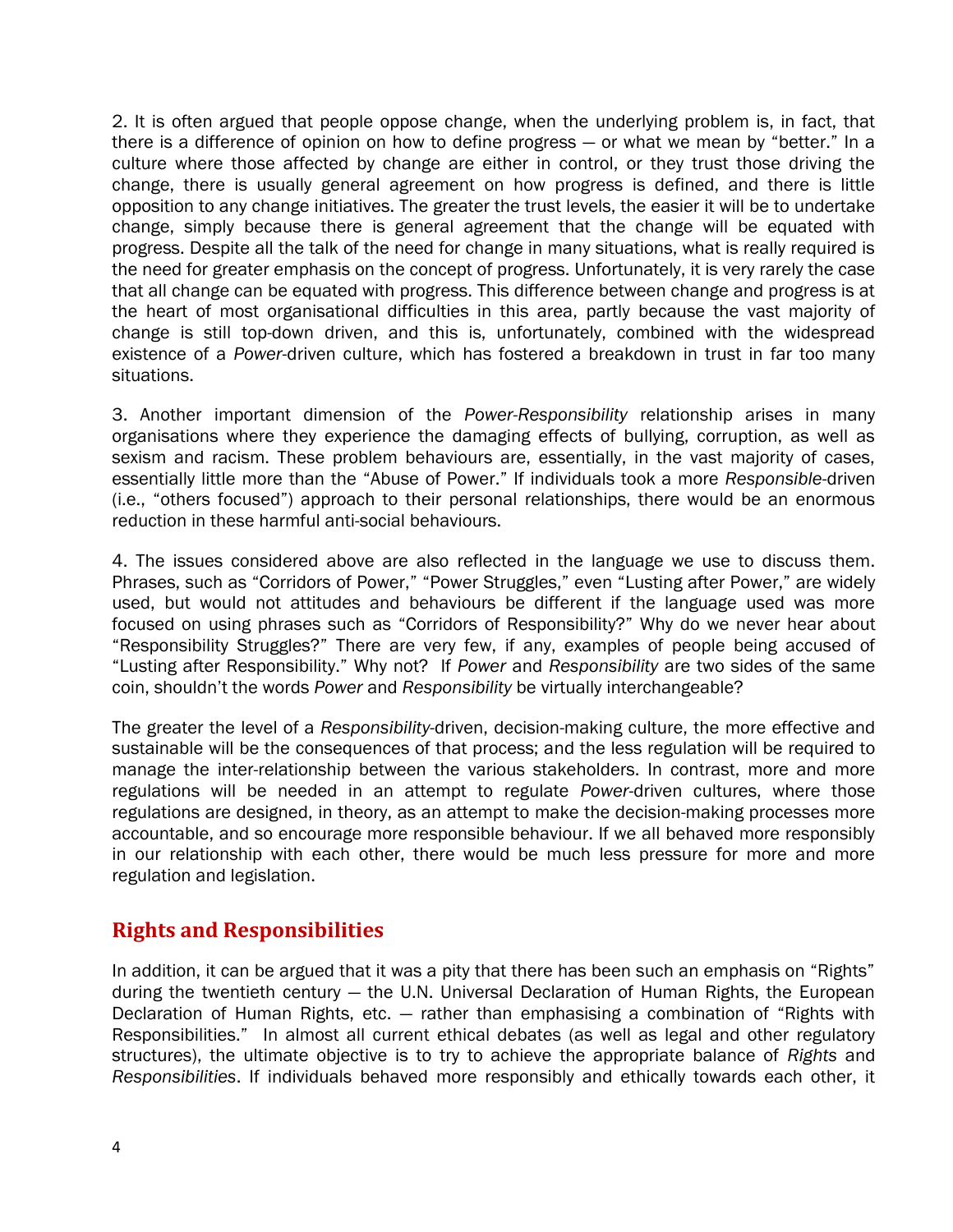would be much more likely that the net result would be a higher standard of ethical decisionmaking overall. This is a classic case where the outcome and process are closely interlinked.

In the context of the above comments, it is worth mentioning that probably 90% of violent behaviour arises because there is an imbalance, or discontinuity, between *Power* (self-focused), and our sense of *Responsibility* (others-focused), which leads to a breakdown in the ability to communicate effectively between those involved. This breakdown becomes even more acute, and problematic, if it is combined with an inability to undertake a constructive dialogue in the first place.

Leadership is nothing more than the "well-informed, *Responsible*, use of *Power*." The more the leadership-related decisions are Responsibility-driven (i.e., the more they are genuinely concerned with the wider interest), not only will they be better informed decisions, but the results are much more likely to be genuinely reflect the long-term interests of all concerned, which also happens to be a sound foundation for improving their ethical quality.

#### **Wisdom**

In essence, the above leadership definition is exactly what could also be called 
"Wise Leadership." In this context, the concepts of leader, leading, and leadership are used interchangeably, although it could be argued that leaders are individuals (including their intentions, beliefs, assumptions, etc.), while leading reflects their actions in relation to others, and leadership represents the whole system of individual and social relationships that result in efforts to create change/progress. However, the above definition can be used to cover the integrated inter-relationship of those three dimensions.

There is an enormous amount of literature that explores *Wisdom*, and this can provide useful insights into what works and what doesn't? However, partly because, for various reasons, the word *Wisdom* has been widely misused and misunderstood, it might be useful to explain how I got involved in exploring this generally neglected dimension of thinking about how people, organisations, and society work well in practice.

My background is Science, with Engineering and Business degrees, and a career in Industry and Finance that ended up with my writing and lecturing on *Strategy*, where I consider *Strategy* to be about "understanding what makes organization, people, and society work," and what helps them work "better," recognising that "better" is a values-driven word. In other words, I have a very practical approach to these issues.

It is worth emphasizing that I didn't have a classical education and, perhaps I should also mention that in this journey and discussion, I have no religious agenda.

Reflecting on those earlier experiences have led to exploring the questions: What do we mean by *Wisdom*? And why it is an important subject for both organizations and society? This interest arose particularly from two directions. First, my interest in strategy in the early 1990s was very influenced by the widespread discovery (or more strictly re-discovery) of the importance of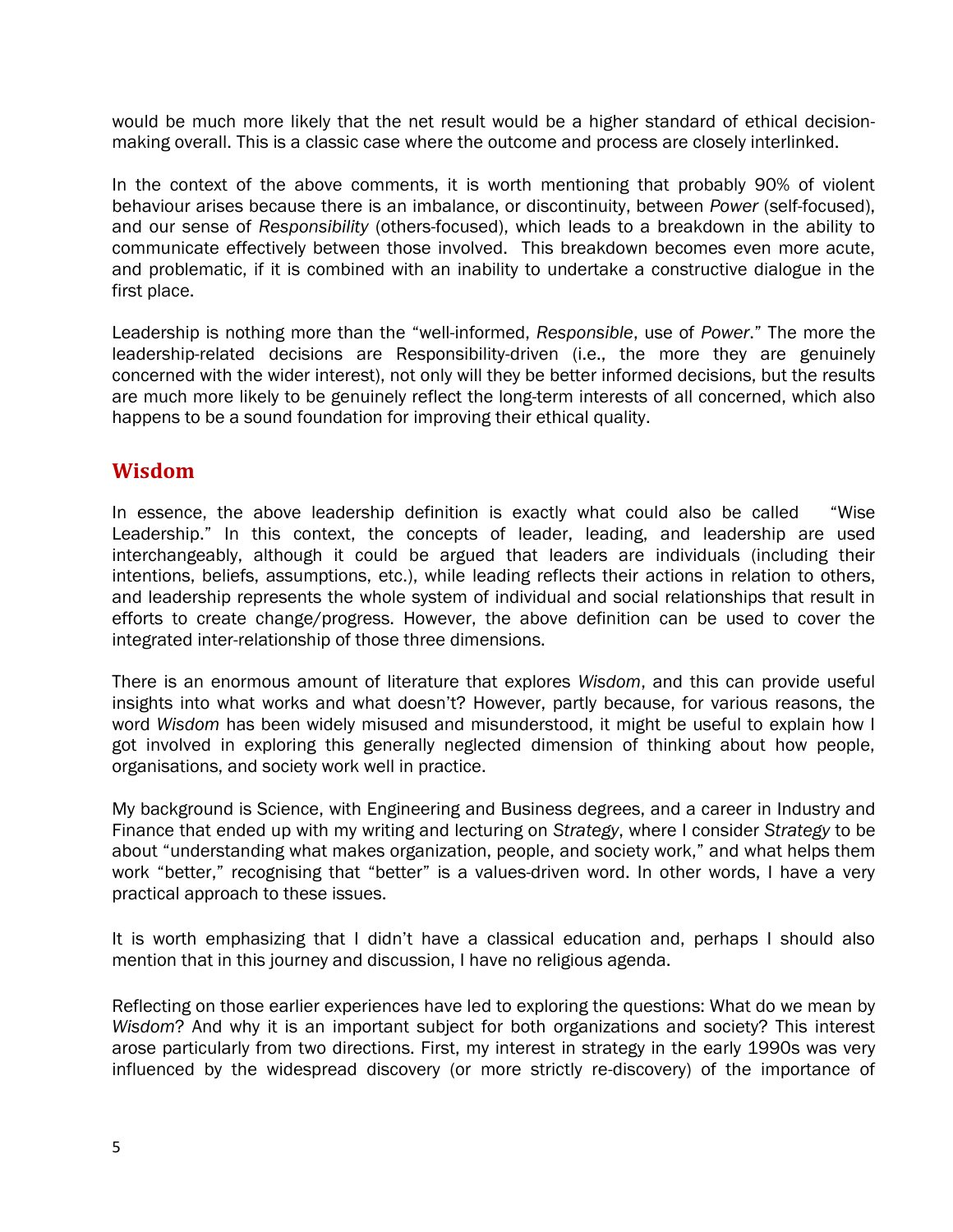*Organisational Learning*, (largely thanks to the work of Peter Senge and his book *The Fifth Discipline*) and this is reflected in two relevant wise quotes:

#### *Effective learning is the only sustainable competitive advantage.*

*and* 

*Only if the rate of learning is greater than the amount of change are we likely to find change equated with progress.*

The net result of this emphasis on learning naturally leads to the question: What is important to learn? Trying to answer that question partly led to the massive growth in the *Knowledge Management Industry.* I was brought up on the *Data/Information/Knowledge* pyramid, which ended with *Wisdom* at the top. Yet most *Knowledge Management* books, with a few notable exceptions, do not discuss the role and importance of *Wisdom*.

The second dimension arose in the late 1990s when I was involved in a number of "Futures"related activities preceding the new Millennium. In fact, the recent move into the new Millennium was probably the most focused point in human history for exploring these questions. In these discussions, there was an enormous emphasis on technology. But I found that almost no one had studied what we had really learned over the past two or three thousand years that was really important to pass onto the next generation ― i.e., *Wisdom*. (This led to a project for the World Future Society, "Messages for the New Millennium" — ([http://wfs.org\)](http://wfs.org/)).

*Wisdom* is something everybody seems to talk about. We all appear to want more of it, yet few people appear to reflect on what *Wisdom* really is, especially in management/leadership literature. And there is little consideration of how can we learn *Wisdom* more effectively? An over-riding objective of these brief comments is simply that it would be very useful for us to try to rehabilitate the word/concept of *Wisdom*.

#### **Wisdom Definition**

But what do we really mean by *Wisdom*? According to the *Wikipedia* (5/8/05) entry for *Wisdom*:

*―Wisdom is often meant as the ability and desire to make choices that can gain approval in a long-term examination by many people. In this sense, to label a choice ‗wise' implies that the*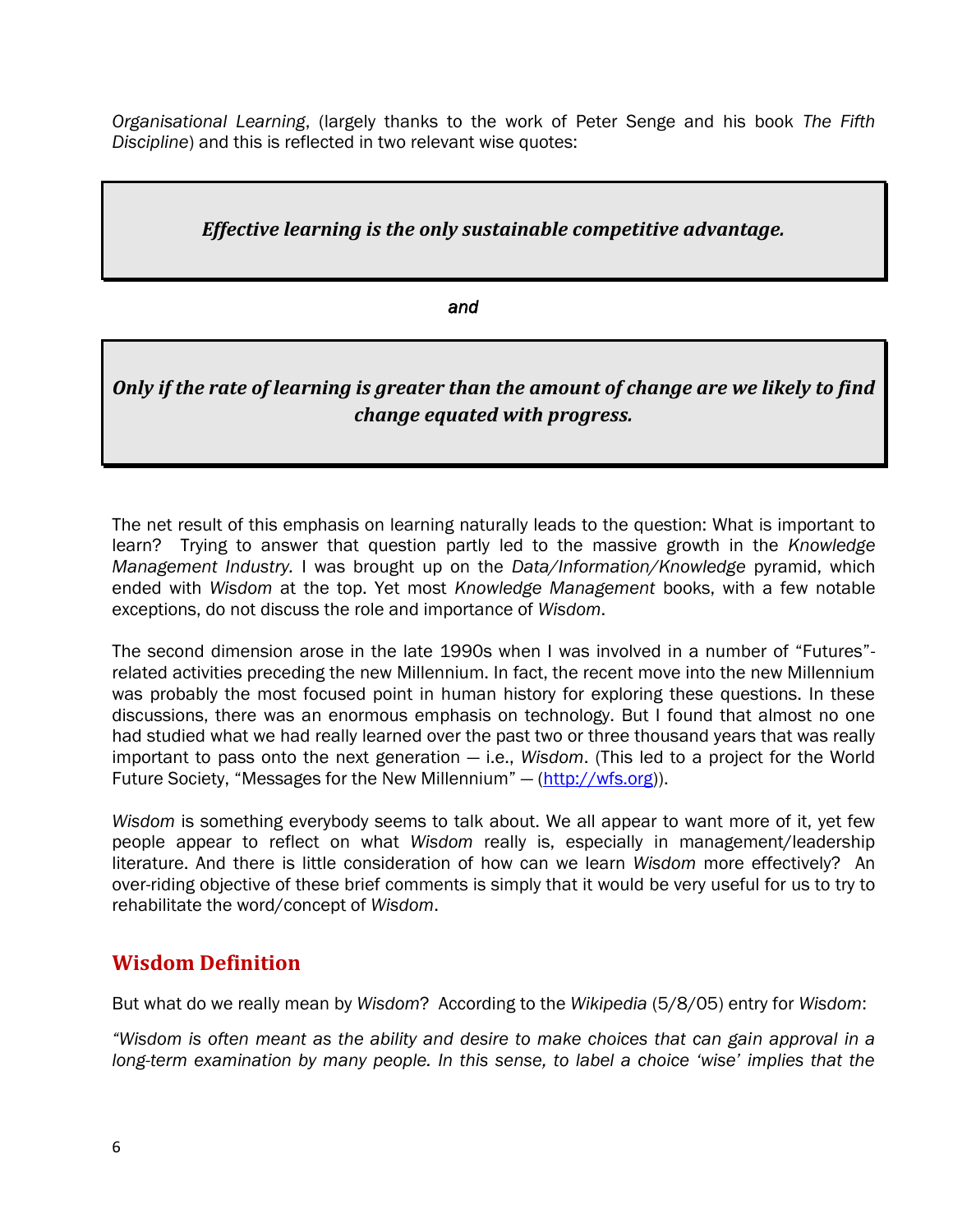*action or inaction was strategically correct when judged by widely-held values. … Insights and acts that many people agree are wise tend to:* 

- *arise from a viewpoint compatible with many ethical systems;*
- *serve life, public goods or other impersonal values, not narrow self-interest;*
- *be grounded in but not limited by past experience or history and yet anticipate future likely consequences; and*
- **•** be informed by multiple forms of intelligence reason, intuition, heart, spirit, etc."

More briefly, Wisdom can be considered as: "Making the best use of knowledge ... by exercising *good judgement … the capacity to realise what is of value in life for oneself and others. ...‖* Or as *―the end point of a process that encompasses the idea of making sound judgements in the face of uncertainty.‖*

Of course, Wisdom is one thing, "being wise" is quite another. Being wise is certainly more than the ability to recycle *Wisdom*. In essence, "being wise" involves the ability to apply wisdom effectively in practice.

#### *Wisdom* **Statements**

*Wisdom* statements are those that appear to be useful in helping us all make the world a better place in the future. They are not absolute statements; they are simply statements that reflect our understanding of behaviour patterns that appear to work in a positive, sustainable, direction. But a statement of *Wisdom* is only useful if it also checks out with our own experiences.

Of course, that relatively simple objective is not quite as easy as it sounds for at least two reasons: Firstly, the word "better" inevitably means that we are involved in considering the whole subject of values. A critical part of the content of any *Wisdom* statement is the extent to which it incorporates judgments about values. In fact, that is a critical part of the definition of what we mean by *Wisdom*. That does not mean that all statements that reflect values can be defined as *Wisdom*; the extra dimensions required are that they are widely accepted and have "stood the test of time." In addition, while all wisdom is reliable, useful, information, not all reliable information can be considered as *Wisdom*; they are insights into values, people, and relationships that work. They are not simply technical statements that have no human or relationship dimension.

Secondly, it is important to recognise that in trying to "make the world a better place for us all" can easily run into potential areas of conflict. For example, making things "better" for some people can be at the expense of making it worse for others. Much of the conflict in this area is because different people use different time horizons when they talk about the future. Some people are obsessed with tomorrow, whilst others are primarily concerned with what they perceive to be the needs of the next hundred years. How, or whether, differences in perspectives are resolved is critically dependent on the quality of dialogue between the parties.

In my view, there are no absolute answers; consequently the only way to make progress is to try to ensure that the quality of the dialogue between all concerned (i.e., all the stakeholders) is as effective as possible. In the end, the quality of our decisions depends on the quality of our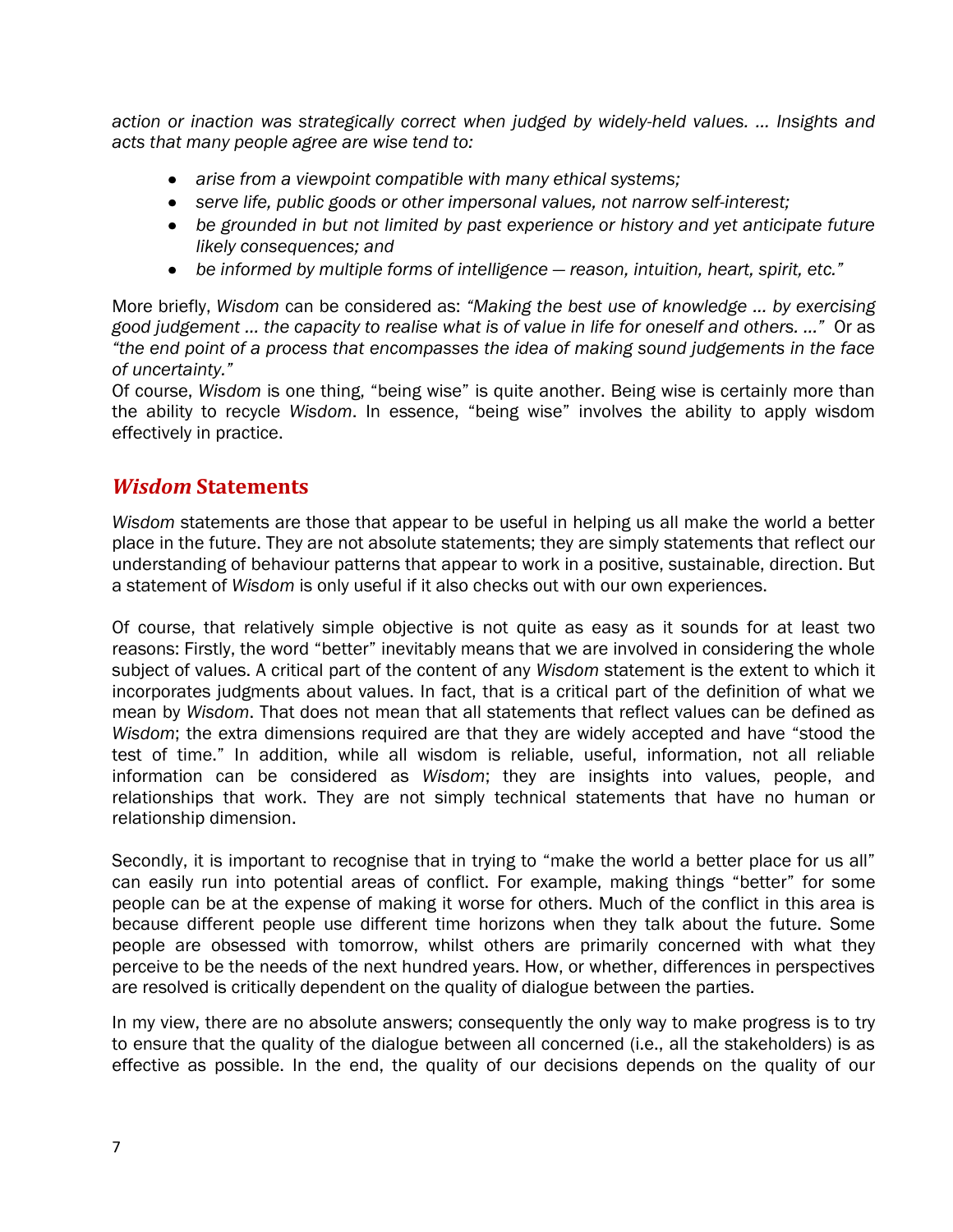conversations/dialogue; that is not only dialogue about information but, perhaps even more importantly, it is about what is the best way to use that information. In other words it is about our values. Dialogue facilitates both the transfer of technical knowledge as well as being an invaluable part of personal development. Having a quality dialogue over values is not only the most important issue we need to address, but it is often the most difficult. In this area, there is a paradox with the concept of passion, the importance of which is emphasized in much current management literature. If this passion is exhibited by *Power*-driven persons who tend to think they have all the answers — and they are all too often not interested in listening — then holding a positive dialogue can easily become problematic! The only way to "square that circle" is to ensure that all the other people involved are convinced of their integrity and that they are reflecting a genuine concern for the wider interest in the decisions that are taken. The greatest challenge that most organisations face is how to manage effectively *Power*-driven, passionate, people in such a way that their priority is encouraged to be consistent with the long-term interests of the organisation as a whole, rather than just with their own personal interests. Incorporating this wider (*Responsibility*-driven) interest into our decision-making at all levels, irrespective of whether they are personal, organisational or societal, is the ultimate test of both values and leadership.

#### **Re-interpreting the** *Data-Information-Knowledge-Wisdom* **Relationship**

The traditional approach to the *data-information-knowledge-Wisdom* link sees a close relationship within a pyramid that starts with data at the bottom, moves through information and knowledge, to end with *Wisdom* at the top, giving, in theory, greater "added value" as we move up that pyramid. In my view, this progression has a fundamental flaw arising from the fact that the relationship between these four items is not linear and there is no basic step-by-step, linear, movement up the pyramid from data to *Wisdom*. The mechanistic view of that progression is partly a reflection of the Newtonian tradition, repackaged by the Management Science of Taylorism.

In practice, the integration of all four elements requires at least one, if not two, quantum (/qualitative) jumps. Information can certainly be considered a "higher" form of data, as it provides greater context and hence, greater meaning. However, the transformation of information into knowledge requires the first quantum jump. A book that describes how a jet engine works is an example of information. It is only when information is actually used that it is turned into knowledge. In a similar way, science produces "value" and "values"-free information. It isn't until something is done with that information that we need to recognise that all our choices (/decisions) are concerned with "adding value," as well as being values-driven, and these decisions are driven by our perception that one alternative is somehow "better" than another.

In essence, knowledge is information in use and, of course, it is through its use, and through the feedback learning loop, that you gain further information, which then gets turned into even more legitimate knowledge-based action. Overall, this is a never ending, dynamic process.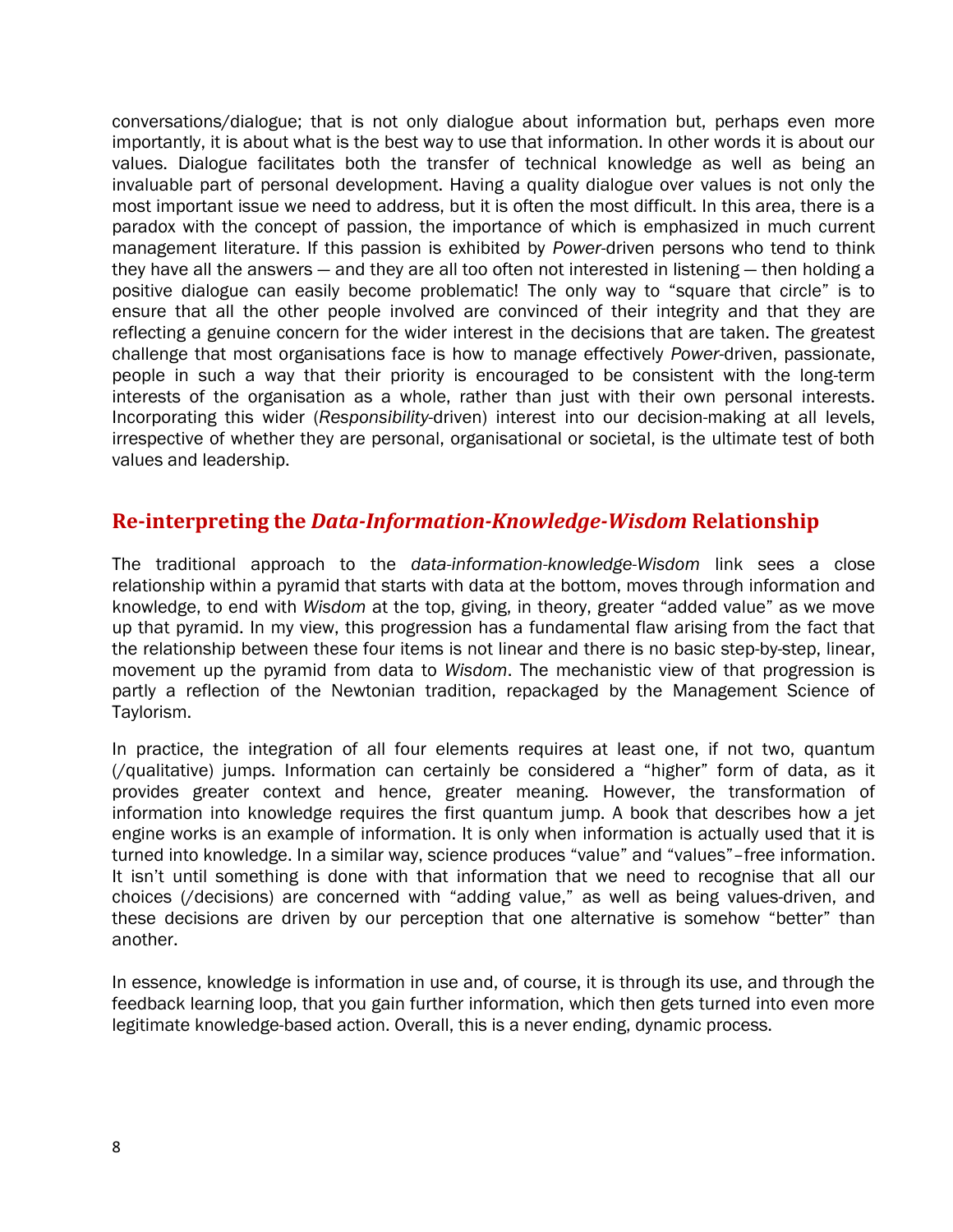But where does *Wisdom* come in? *Wisdom* is the vehicle we use to integrate values into our decision-making processes. It is one thing to turn information into knowledge that makes things happen through its use, but it is quite another thing to make the "right" (/"good"/"better") things happen. How we actually use knowledge depends on our values. Instead of moving up from data/information/knowledge to *Wisdom* we are, in parallel, moving down from *Wisdom* to knowledge ― and that is how we incorporate our values into our decision-making. Hence we can see the application and relevance of what is generally called *Wisdom*. It is only justified to consider that decisions can be reduced to a cost/benefit analysis if it is possible to quantify all the "values" elements within the equation in monetary terms. In the past, values have been included implicitly, whereas today that dimension invariably needs to be made much more explicit. All decisions involve the integration of the economics dimensions of "added value," with the ethical (i.e., "right") dimension of "values."

Of course, this is a dynamic process and there is continual feedback from the experience of our actions into whether we need more information. But what and how much further information is required is also a values-influenced decision. How values are assessed and applied, both as the ends and means, are critically important dimensions in all our decision-making.

Our values/*Wisdom* define the limits of what are considered acceptable choices in the first place and those decisions determine our knowledge/action priorities. These priorities then determine what information is required in order to try to ensure that the decision is as well-informed as possible. In turn, that need for information determines what further questions have to be asked about what additional data is required. It also needs to be recognised that the way the word (/concept) *Wisdom*, has been used in the past has not always helped this process.

We need to start with *Wisdom*(/our values) as our base, which provide the framework within which to manage knowledge, and so on through the pyramid to information and data. Consequently, without a sound base at one level, it is difficult to manage effectively the next layer up (or down): *Knowledge* as information in use and *Wisdom* as the integration of knowledge and values to produce wise action. This is confirmed by the comments below:

*"Wisdom is the power that enables us to use our knowledge for the benefit of ourselves and others."* **― Thomas J. Watson**

*"Knowledge is not wisdom, unless used wisely."* **― J.D. Anderson**

*"Knowledge without wisdom is a load of books on the back of an ass."* **― (Japanese Proverb)**

*"Knowledge is of no value unless you put it into practice."* **― Anton Chekhov (1860-1904)**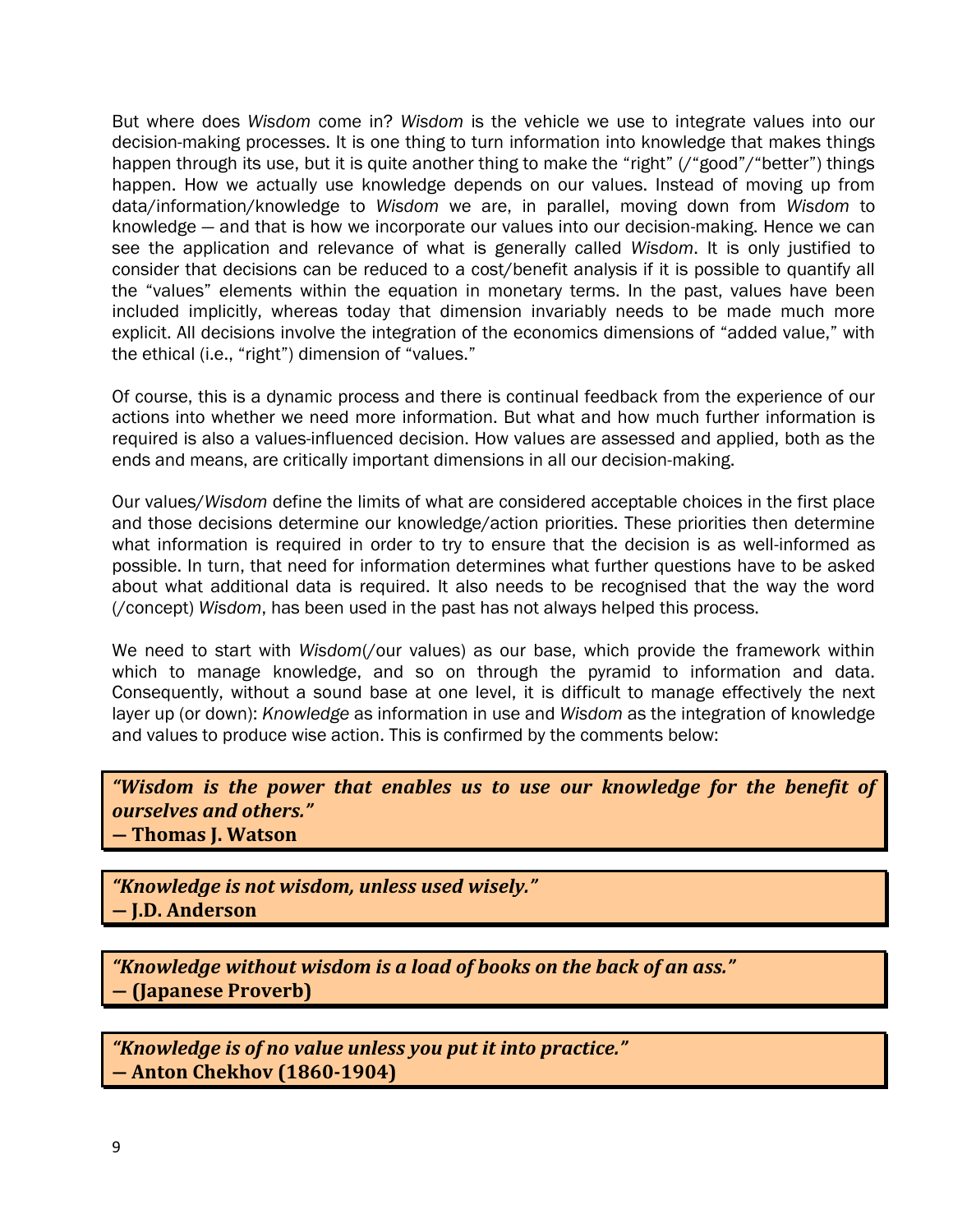Many of the important messages about the state and future of the Human Race were made over a thousand years ago, in China, the Middle East, and other early sophisticated societies. In fact, *Wisdom* insights are very similar irrespective of which part of the world identified as their source because they consist of statements about relationships between people ― either individually or collectively, in societal context or about our relationship with the universe as a whole ― that they have "stood the test of time."

#### **Learning**

Wisdom is by far the most *sustainable* dimension of the information/knowledge industry. But is it teachable? It is learned somehow, and as far as I know, there is no "values"/Wisdom gene. Consequently, there are things that we can all do to help manage the learning processes more effectively, although detailed consideration of these are outside the scope of this paper.

We need to recognise that the more change that is going on in society, the more important it is that we make sure that our learning is as effective as possible. That is the only way we have any chance of being able to equate change with progress. If we want to have a better future the first ― and most important ― thing that we have to do is improve the quality and effectiveness of our learning.

We are trying to improve things. We are trying to make progress. Of course, the concepts behind the words: "improve," "better," and "progress" are powerfully values-driven. Organisations and individuals don't have a problem with change, only with how we perceive progress. Our success in this area is critically dependent on the quality of our dialogue as discussed earlier. Unfortunately, it is not easy to be optimistic about current trends, when the media is so focused on sensationalism and confrontation.

### **Wisdom Insights**

Some examples of statements about Wisdom that not only reflect the points made above, but provide additional insights into the meaning and usefulness of the word, would include:

- *―Knowledge is a process of piling up facts; Wisdom lies in their simplification.‖* ― Martin H. Fisher
- *―Wisdom outweighs any wealth.‖* ― Sophocles
- **↓ "Wisdom is the intelligence of the system as a whole.**" Anon
- *―Wise people through all laws were abolished would lead the same life.‖*― Aristophanes

And some of the general *Wisdom* messages that we might like to pass onto future generations might include: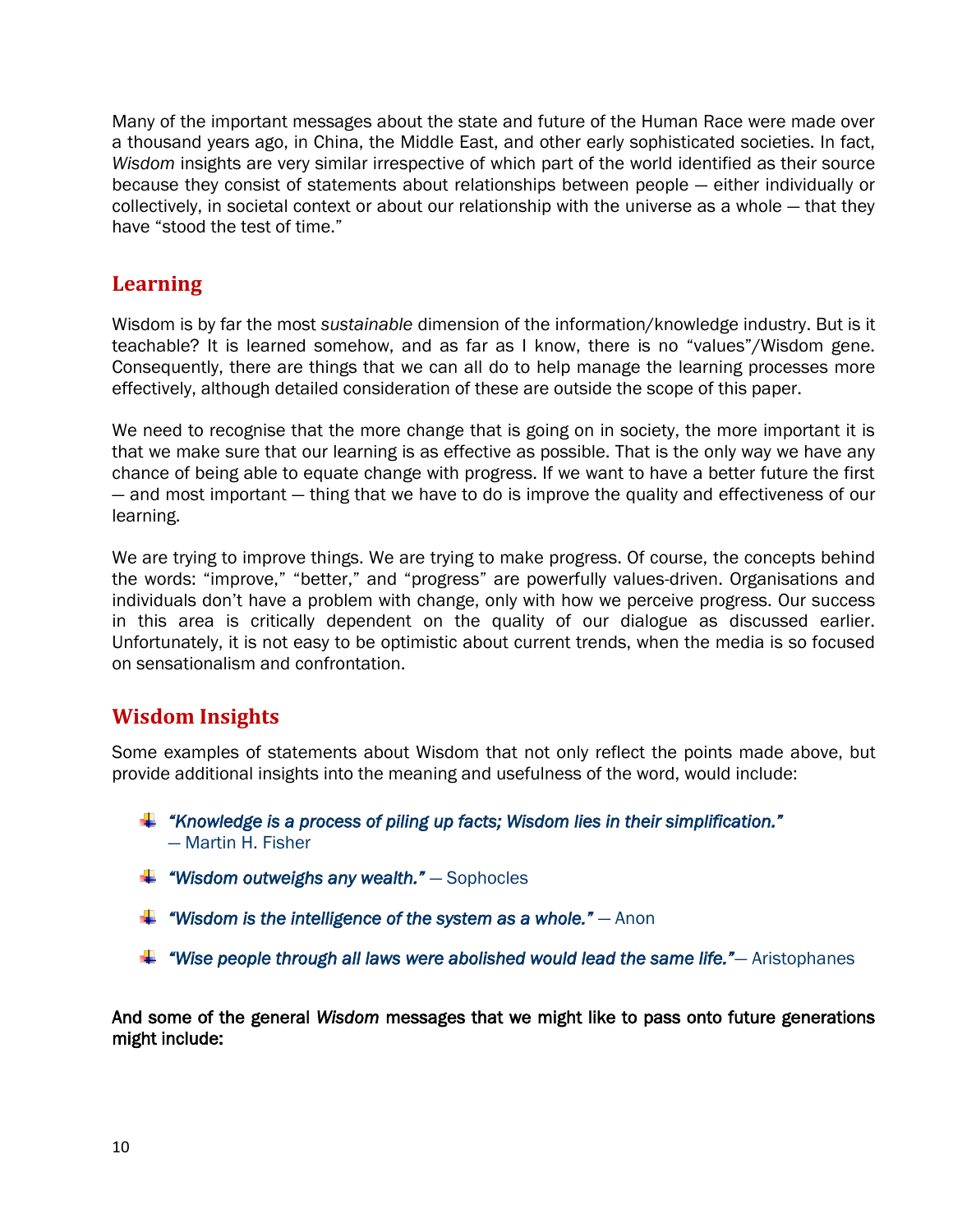- *"By doubting, we come to examine, and by examining, so we perceive the truth."* ― Peter Abelard
- *―The price of greatness is responsibility‖*― Winston Churchill
- *"If you won't be better tomorrow than you were today then what do you need tomorrow for?"* ― Rabbi Nahman of Bratslav (1772-1811)
- **+** "You must be the change you want to see in the world." Mahatma Gandhi (1869-1948)
- *"The purpose of studying history is not to deride human action, not to weep over it or to hate it, but to understand it - and then to learn from it as we contemplate our future.* ― Nelson Mandela
- *―Concern for others is the best form of self interest‖* ― Desmond Tutu

#### What are the implications of these ideas for us all?

#### **A Wise Society**

In recent years we have seen considerable effort to move people from the idea of "Working" Harder" to "Working Smarter." But what is really needed is to move beyond "Working Smarter" to "Working Wiser." We need to move from "The Knowledge Society" to "The Wise Society." And, the more we move along that progression, the more we need to recognise that we are moving to a situation where the important issues primarily reflect the quality of our values, rather than the quantity of our physical effort. If we want to improve the quality of our decision- making, the focus needs not only to be on the quality of our information but, perhaps even more importantly, on the "right" use of that information, hence the importance of improving the dialogue-related issues mentioned earlier.

Stakeholder analysis can help understand the map of the *Power/Responsibility* relationships within decision-making processes. All decisions require trade-offs and this involves judgement between the interests of the various stakeholders, within a framework of a genuine concern for the long term ― and the wider interest. It is also the case that where there is no common agreement over objectives, values are invariably the dominant agenda in any discussion. It is here that *Wisdom* reflected in both content, and process, can be critical. How often do we seem to be either obsessed with technology — or so focused on the experience of the here-and-now that the issue of *Wisdom* appears to be virtually ignored? Are we really focused on what is important, rather than on just what is easy to measure?

One reason for the recent obsession with an information-based approach is because that provides a relatively easy framework within which to procure agreement of decisions. Any focus on the values dimension can make decision-making much more problematic. There are two answers to such a view: First, values are implicitly involved in all decision-making and all we are doing is making the discussions about the values dimension more explicit, a process that is, after all, at the core of *Knowledge Management*. It is also through making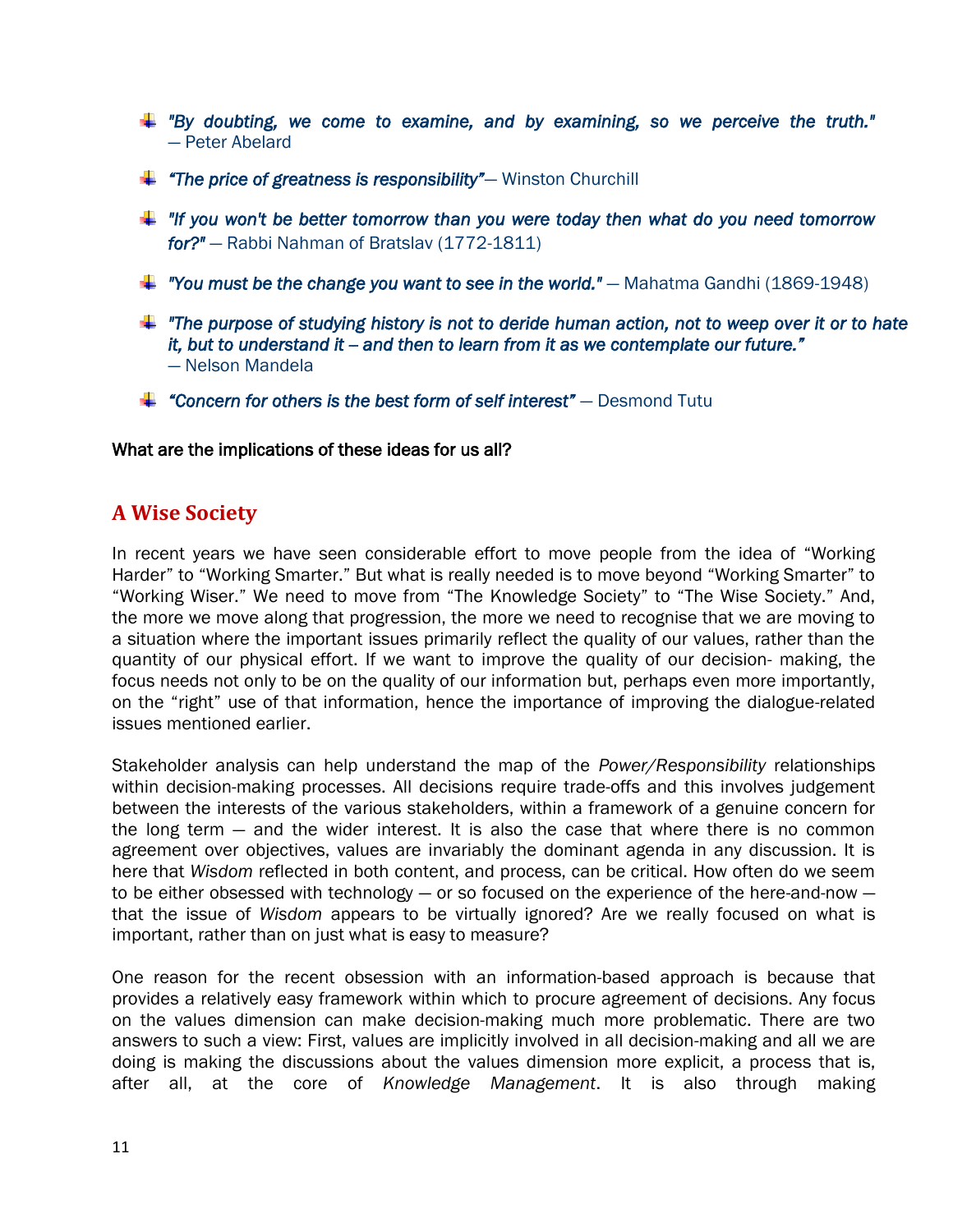information/knowledge more explicit that we can improve the effectiveness of our learning processes. Secondly the evidence suggests that there is much more agreement across all cultures and religions about fundamental human values (and *Wisdom*) then is generally recognised.

### **Conclusion**

Finally, I come back to the point made at the beginning. Why are we interested in *Ethics* and the *Future*? The answer is, simply that we are concerned with trying to make the world a "better" place. But for whom? And how? To answer both questions we need to re-ask fundamental questions: Why do we not spend more time to ensure that the important messages that we have learned in the past (*Wisdom*) can be passed on to future generations? How do we ensure these messages are learned more effectively? These are critical strategy questions, as well as being at the very foundation of anything we might want to call "The Knowledge Economy," although what is really needed is to focus on trying to move towards a concept closer to "The Wise Economy." This focus naturally overlaps with the greater attention recently being given to values/ethicalrelated issues and "the search for meaning" in management/leadership literature.

Overall, *Wisdom* is a very practical body of sustainable knowledge (/information) that has an incredibly useful contribution to our understanding of our world. Such an approach would enable us all make "better" (/wiser) decisions, lead "better" lives, and experience wiser leadership, particularly in areas that involve explicit, or implicit, ethics and values-related issues which are themselves closely linked to establishing more appropriate relationships between *Power* and *Responsibility*.

If we cannot take *Wisdom* seriously we will pay a very high price for this neglect. We need to foster greater respect for other people, particularly those who have views, or reflect values, with which we do not agree. This requires us to develop our capacity to have constructive conversations about the issues that divide us and that, of itself, would go a long way to ensure that we improve the quality of our decision-making for the benefit of all in the long term.

#### **Selected References**

Achenbaum, W.A. (1997). The Wisdom of Age ― An Historian's Perspective. Institute on Aging, University of Michigan, April 3.

Ackoff, R.L. (1989). From Data to Wisdom, Presidential Address to ISGSR, June 1988, R.L *Journal of Applied Systems Analysis*. 16: 3-9.

Ardelt, M. (2000). Intellectual Versus Wisdom-Related Knowledge: The Case for a Different Kind of Learning in the Later Years of Life. *Educational Gerontology*, 26: 771-789.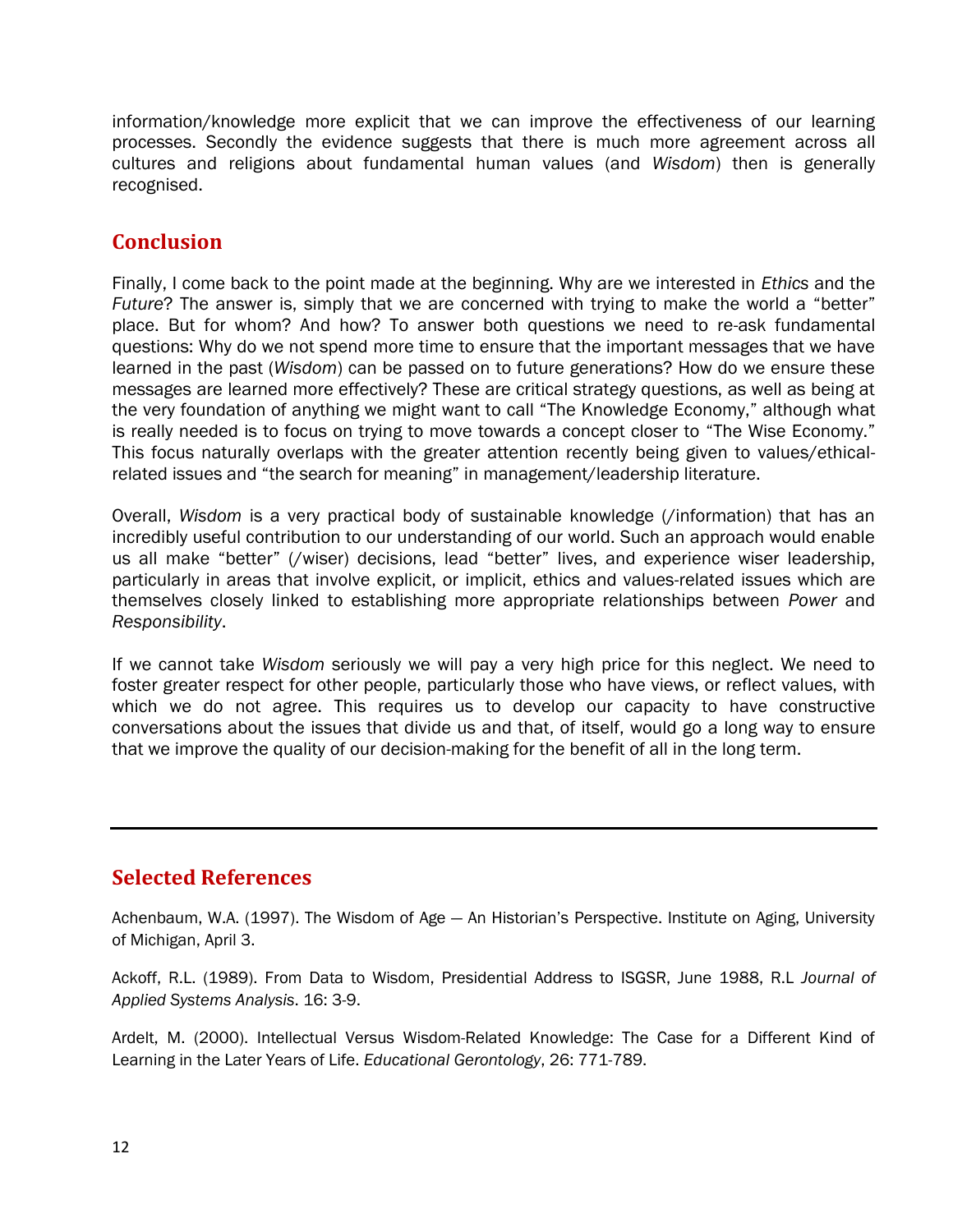Ardelt, M. (2003). Empirical Assessment of a Three-Dimensional Wisdom Scale. *Research on Aging*, 25:3, May, 275-324.

Ardelt, M. (2004). Wisdom as Expert Knowledge System: A Critical Review of a Contemporary Operationalization of an Ancient Concept. *Human Development*, 47: 257-285.

Ardelt, M. (2005). How Wise People Cope with Crises and Obstacles in Life. Revision, 28:1, Summer, 7- 19.

Atlee, T. (2002/3). Empowered Dialogue Can Bring Wisdom to Democracy. (as "Wisdom, Democracy and the Core Commons" in *Earthlight*, Fall/Winter [\(www.earthlight.org\)\)](http://www.earthlight.org)/).

Awbrey, S. M, and Scott, D.K. (1995). Knowledge into Wisdom: Unveiling Inherent Values and Beliefs to Construct a Wise University.

[http://www.umass.edu/pastchancellors/scott/papers/papers.html.](http://www.umass.edu/pastchancellors/scott/papers/papers.html)

Baltes. P.B. and Kunzmann U. (2004). The Two Faces of Wisdom as a General Theory of Knowledge and Judgement about Excellence in Mind and Virtue vs. Wisdom as Everyday Realization in People and Product. *Human Development*, 47:290-299.

Baltes, P.B, Staudinger, U.M, Maercker A, and Jacqui Smith, J. (1993). People Nominated as Wise: A Comparative Study of Wisdom-Related Knowledge. *Psychology and Aging*, 10:2, 155-166.

Baltes, P.B, and Staudinger, U.M, (2000). Wisdom: A Metaheuristic (Pragmatic) to Orchestrate Mind and Virtue Toward Excellence. *American Psychologist*, 55:1, 122-136.

Bellinger, G, Castro, D, and Mills, A. (2004). Data, Information, Knowledge, and Wisdom. *Systems Thinking*.

Bezold, C, Bettles, C, and Fidler, D. (2008). Wiser Futures: Using Futures Tools to Better Understand and Create the Future. The Institute for Alternative Futures (Presentation to 2008 Annual Conference of World Future Society).

Bierly III, P. E, Kessler, E. H. And Christensen, E. W. (2000). Organizational Learning, Knowledge and Wisdom. *Journal of Organizational Change Management*, 13:6, 595-618.

Bluck, S. and Gluck, J. (2004). Making Things Better and Learning a Lesson: Experiencing Wisdom Across the Lifespan. *Journal of Personality*, 72:3, June, 543-572.

Brown S.C, and Greene, J.A. (2006). The Wisdom Development Scale: Translating the Conceptual to the Concrete. *Journal of College Student Development*, Jan./Feb, 47:1, 1-19.

Case, P, and Gosling, J. (2007). Wisdom of the Moment: Pre-modern Perspectives on Organizational Action. Social Epistemology. *Journal of Knowledge, Culture and Policy*, 21: 2, April- June, 87-111.

Chatterjee, D. (2006). Wise Ways: Leadership as Relationship, *Journal of Human Values*. 12; 153-160.

Curnow. T (2000). Wisdom and Philosophy. *Practical Philosophy*, March, 3.1, 10-13.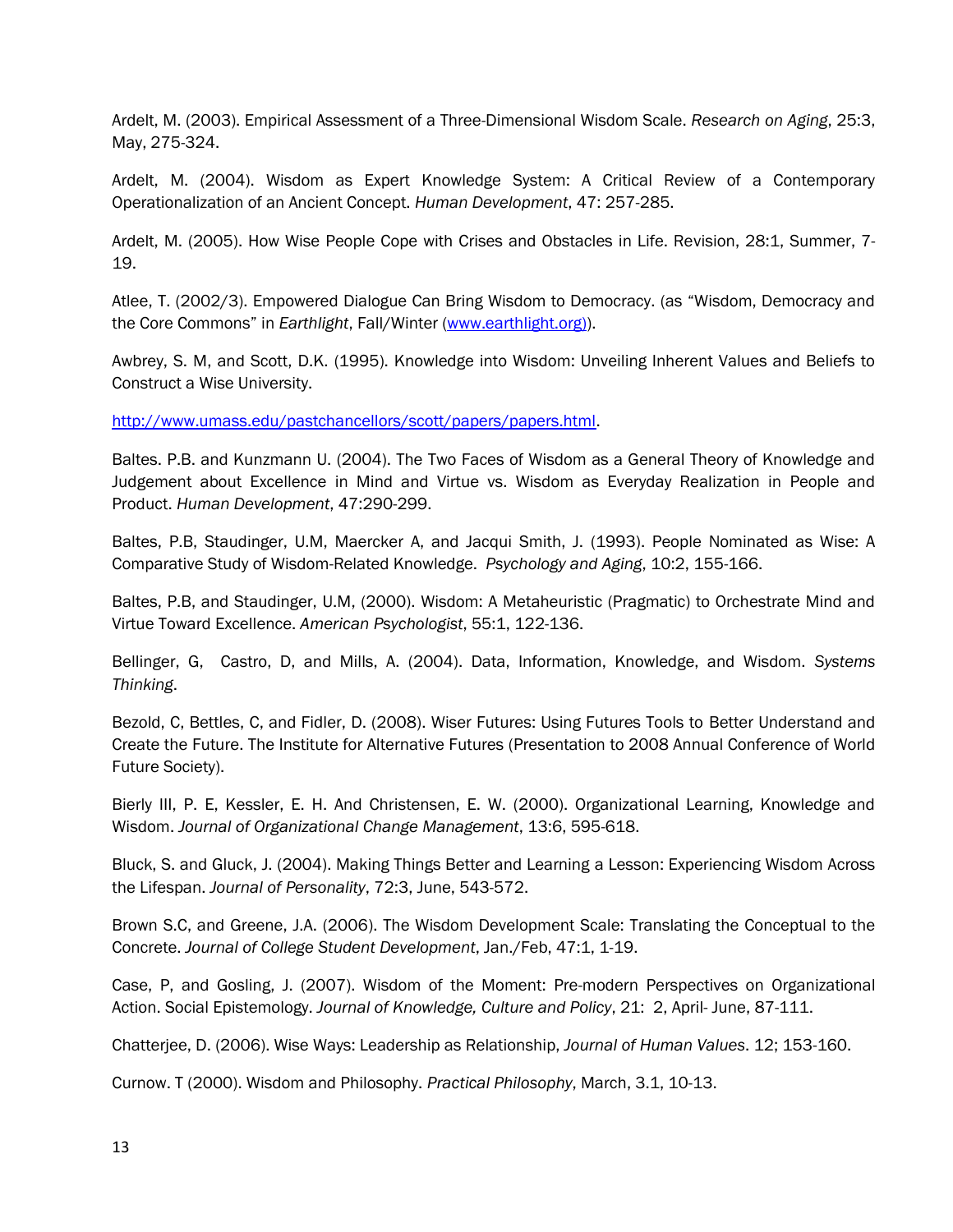Gluck, J, Bluck S, and Baron, J. (2005). The wisdom of experience: Autobiographical narratives across adulthood. *International Journal of Behavioral Development*, 29 (3), 197-208.

Hall, S.S. (2007). The Older-and-Wiser Hypothesis. *The Times Magazine*, May 6.

Hammer M. (2002). The Getting and Keeping of Wisdom: Inter-Generational Knowledge Transfer in a Changing Public Service. Research Directorate, Public Service Commission of Canada, October.

Jearnott, T.M. (1989). Moral Leadership and Practical Wisdom. *International Journal of Social Economics*, 16,:6, 14-38.

Kekes, J. (1983). Wisdom. *American Philosophical Quarterly*, 20:3, July, 277-286.

Kessler, E. H. (2006). Organizational Wisdom: Human, Managerial, and Strategic Implications. Group & Organization Management, 31:3, 296-299.

Korac-Kakabadse, N, Korec-Kakabadse, A, and Kouzmin, A. (2001). Leadership Renewal: Towards the Philosophy of Wisdom, *International Review of Administrative Sciences*, 67:2, June, 207-227.

Kűpers W.M. (2007). Phenomenology and Integral Pheno-Practice of Wisdom in Leadership and Organization, *Social Epistemology: A Journal of Knowledge, Culture and Policy*, 21:2, April-June, 169-193.

Leggat, S.C. (2003). Turning Evidence into Wisdom. *HealthcarePapers*, 3 (3), 44-48.

Lombardo, T. The Pursuit of Wisdom and the Future of Education, [www.cop.com/LombardoWFSarticle01.doc.](http://www.cop.com/LombardoWFSarticle01.doc)

Lynch, R.G. (1999). Seeking Practical Wisdom. *The Journal of Business History Conference*, 28:2, Winter, 123-135.

Malan, L. C. and Kriger, Mark P. (1998). Making Sense of Managerial Wisdom. *Journal of Management Inquiry*, 7:3, September, 242-251.

Marchand, H. (2003). An Overview of the Psychology of Wisdom. Prometheus Research Group. [www.prometheus.org.uk/Files/MarchandOnWisdom.](http://www.prometheus.org.uk/Files/MarchandOnWisdom)

Maxwell, N. Can the World Learn Wisdom? [www.pelicanweb.org/Solisustv03n04.html](http://www.pelicanweb.org/Solisustv03n04.html)

MacDonald, C. The Wisdom Page, [www.cop.com/wisdompg.html](http://www.cop.com/wisdompg.html)

McKenna, B and Rooney, D. (2007). Critical Ontological Acuity as the Foundation of Wise Leadership, 6th Annual International Studying Leadership Conference, Warwick Business School.

McKenna, B and Rooney, D. (2005). Wisdom Management: Tensions between theory and practice in practice. *Knowledge Management in Asia Pacific Conference; Building a Knowledge Society School of Information Management and the School of Government,* Victoria University of Wellington, November.

McKenna, B, Rooney, D. and Liesch (2006). Beyond Knowledge to Wisdom in International Business Strategy. *Prometheus*, 24:3, September, 283-300.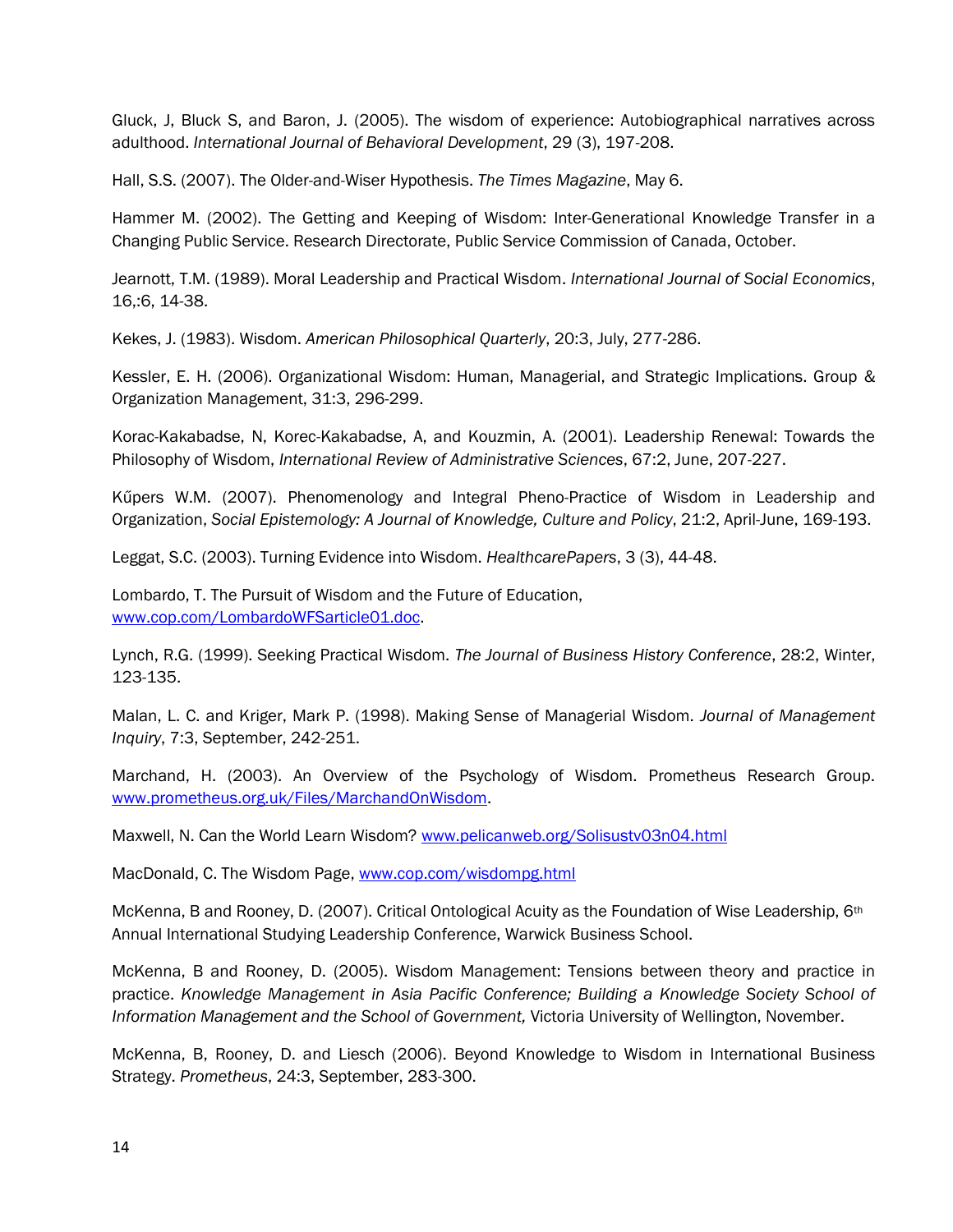McKenna, B, Rooney, D, and Bos, R. T (2007). Wisdom as the Old Dog...with New Tricks. *Social Epistemology: A Journal of Knowledge, Culture and Policy*, 21:2, April- June, 83-86.

McKenna, B and Rooney, D. (2007). Critical Ontological Acuity as the Foundation of Wise Leadership. The 6th Annual International Studying Leadership Conference Warwick Business School: Purpose, *Politics and Praxis*, 13th/ 14th December.

Roca, E. (2007). Intuitive Practical Wisdom in Organizational Life, *Social Epistemology: A Journal of Knowledge, Culture and Policy*, 21:2, April-June, 195-207.

Rooney, D and McKenna, B. (2005). Should the Knowledge-based Economy be a Savant or Sage? *Wisdom and Socially Intelligent Innovation, Prometheus*, 23:3, September.

Rooney, D and McKenna, B. (2007). Wisdom in Organizations: Whence and Whither. *Social Epistemology: A Journal of Knowledge, Culture and Policy*, 21; April-June, 113-138.

Rowley, J. (2006). What do we need to know about wisdom? *Management Decision*, 44:9, 1246-1257.

Rowley, J. (2006). Where is the wisdom that we have lost in knowledge? *Journal of Documentation*, 62:2, 251-270.

Small, M.W. (2004). Wisdom and now managerial wisdom: do they have a place in management development programs? *Journal of Management Development*, 23:8, 2004, 751-764.

Smith J. (1989). Feminist Spirituality: The Way of Wisdom, British Journal of Religious Education, 12:1, 11-14.

Statler, M, Roos, J, and Marterey, R (2005). Practical wisdom: re-framing the strategic challenge of preparedness. *Wisdom, Ethics and Management Stream Critical Management Studies Conference*. July.

Statler, M, and Karin Oppegaard, (2007). Practical Wisdom: Integrating Ethics and Effectiveness in Organizations, in Business Ethics as Practice, Representation, Reflexivity and Performance, Edited by Carter, C, Clegg, S, Komberger, M, Laske S. and Messner, M, Edward Elgar, 169-189.

Statler, M, Roos, J, and Victor, B. (2007). Dear Prudence: An Essay on Practical Wisdom in Strategy Making, *Social Epistemology: A Journal of Knowledge, Culture and Policy*, 21:2, April-June, 151-167.

Staudinger, U.M, Smith, J, and Baltes P.B. (1992). Wisdom-Related Knowledge in a Life Review Task: Age Differences and the Role of Professional Specialization, *Psychology and Aging,* 7:2, 271-281.

Staudinger, U.M (1999). Older and Wiser? Integrating Results on the Relationship between Age and Wisdom-related Performance, *International Journal of Behavioural Development*, 23:3, 641-664.

Staudinger, U.M and Pasupathi, M. (2003). Correlates of Wisdom-Related Performance in Adolescence and Adulthood: Age-Graded: Differences in "Paths" Toward Desirable Development, Journal of Research on Adolescence, 13 (3), 239-268.

Sternberg, R. J. (1998). A Balance Theory of Wisdom, *Review of General Psychology*, 2:4, 347-365.